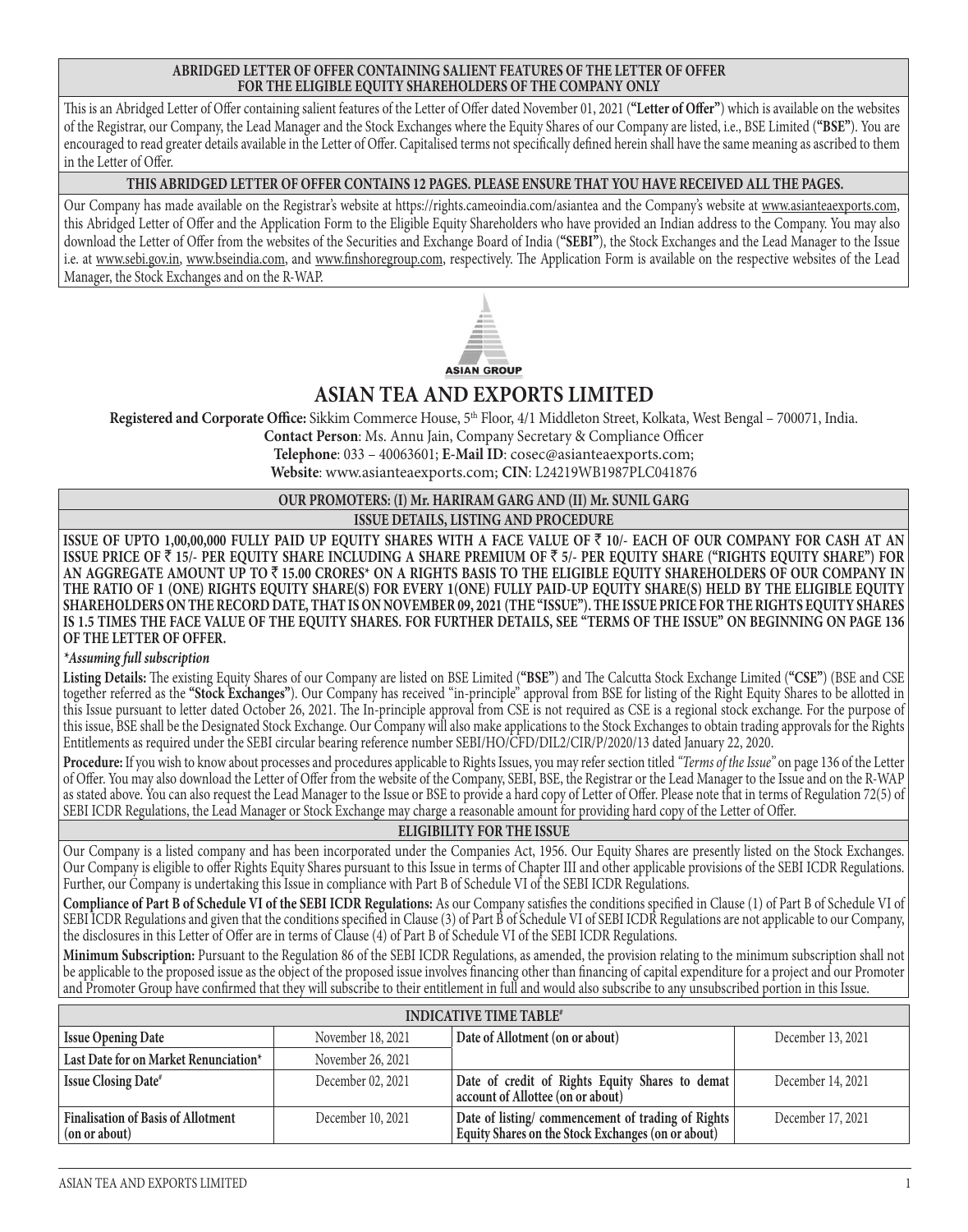*Note: The above timetable is indicative in nature and does not constitute any obligation on the Company or the Lead Manager. While our Company shall ensure that all the steps for completion of all the necessary formalities for the listing and trading of our equity shares on the BSE main board platform are taken within the prescribed timelines, the time table may change due to various factors such as extension of the issue period by the Company or any delay in receiving final listing and trading approval from the BSE. The Commencement of the trading of Equity shares will be entirely at the discretion of BSE in accordance with the applicable laws.*

*\* Eligible Equity Shareholders are requested to ensure that renunciation through off-market transfer is completed in such a manner that the Rights Entitlements are credited to the demat account of the Renouncees on or prior to the Issue Closing Date.*

*# The Board of Directors or the Rights Issue Committee will have the right to extend the Issue period as it may determine from time to time, provided that this Issue will*  not remain open in excess of 30 (thirty) days from the Issue Opening Date. Further, no withdrawal of Application shall be permitted by any Applicant after the Issue *Closing Date.*

#### **GENERAL RISKS**

Investment in equity and equity related securities involve a degree of risk and investors should not invest any funds in this Issue unless they can afford to take the risk of losing their investment. Investors are advised to read the risk factors carefully before taking an investment decision in this Issue. For taking an investment decision, investors must rely on their own examination of our Company and the Issue including the risks involved. The Rights Equity Shares have neither been recommended nor approved by the Securities and Exchange Board of India (**"SEBI"**) nor does SEBI guarantee the accuracy or adequacy ot the Letter ot Offer. Specific attention of investors is invited to the section "Risk Factors" on page 16 of the<br>Letter of Offer and "Internal Risk factors" on page 5 of this Abridged L

| Name of Lead Manager and contact<br>details           | FINSHORE MANAGEMENT SERVICES LIMITED<br>Anandlok", Block-A, 2 <sup>nd</sup> Floor, Room No. 207, 227 A.J.C Bose Road, Kolkata-700020, West Bengal<br>Telephone: +91 - 33 - 22895101<br>Email: ramakrishna@finshoregroup.com<br>Website: www.finshoregroup.com<br>Investor Grievance Email: info@finshoregroup.com<br>Contact Person: Mr. S. Ramakrishna Iyengar (Director)<br>SEBI Registration No: INM000012185<br>CIN No: U74900WB2011PLC169377 |  |
|-------------------------------------------------------|---------------------------------------------------------------------------------------------------------------------------------------------------------------------------------------------------------------------------------------------------------------------------------------------------------------------------------------------------------------------------------------------------------------------------------------------------|--|
| Name of Registrar to the Issue and<br>contact details | <b>CAMEO CORPORATE SERVICES LIMITED</b><br>"Subramanian Building", No. 1, Club House Road, Chennai - 600 002, India<br>Tel No: +91-44-28460390<br>Fax No: +91-44-28460129<br>Email: investor@cameoindia.com<br>Contact Person: Ms. K Sreepriya (Vice President)<br>Website: www.cameoindia.com<br>SEBI Registration Number: INR000003753<br>CIN No: U67120TN1998PLC041613                                                                         |  |
| Name of Registrar to the company<br>contact details   | S.K. INFOSOLUTIONS PRIVATE LTD<br>D/42, Katju Nagar, Ground Floor, Katju Nagar Bazar, Jadavpur, Kolkata, West Bengal - 700032<br>Telephone: 033 - 24120027 / 24120029<br>Email: contact@skcinfo.com<br>Website: www.skcinfo.com<br>Investor Grievance: contact@skcinfo.com<br>Contact Person: Mr. Dilip Bhattacharya<br>SEBI Registration No: INR000003886<br>CIN No: U72300WB1999PTC090120                                                       |  |
| <b>Name of Statutory Auditor</b>                      | Kaushal Surana & Co.<br><b>Chartered Accountants</b><br>224, A.J.C. Bose Road Krishna Building,<br>5 <sup>th</sup> Floor, Room No- 504 Kolkata - 700 017<br>Contact Person: CA Kaushal Kumar Surana<br>Designation: Proprietor<br>Membership No: 065552<br>Contact No: 9830019238<br>E-mail ID: surana_kaushal@yahoo.co.in<br>Firm Registration No: 329248E                                                                                       |  |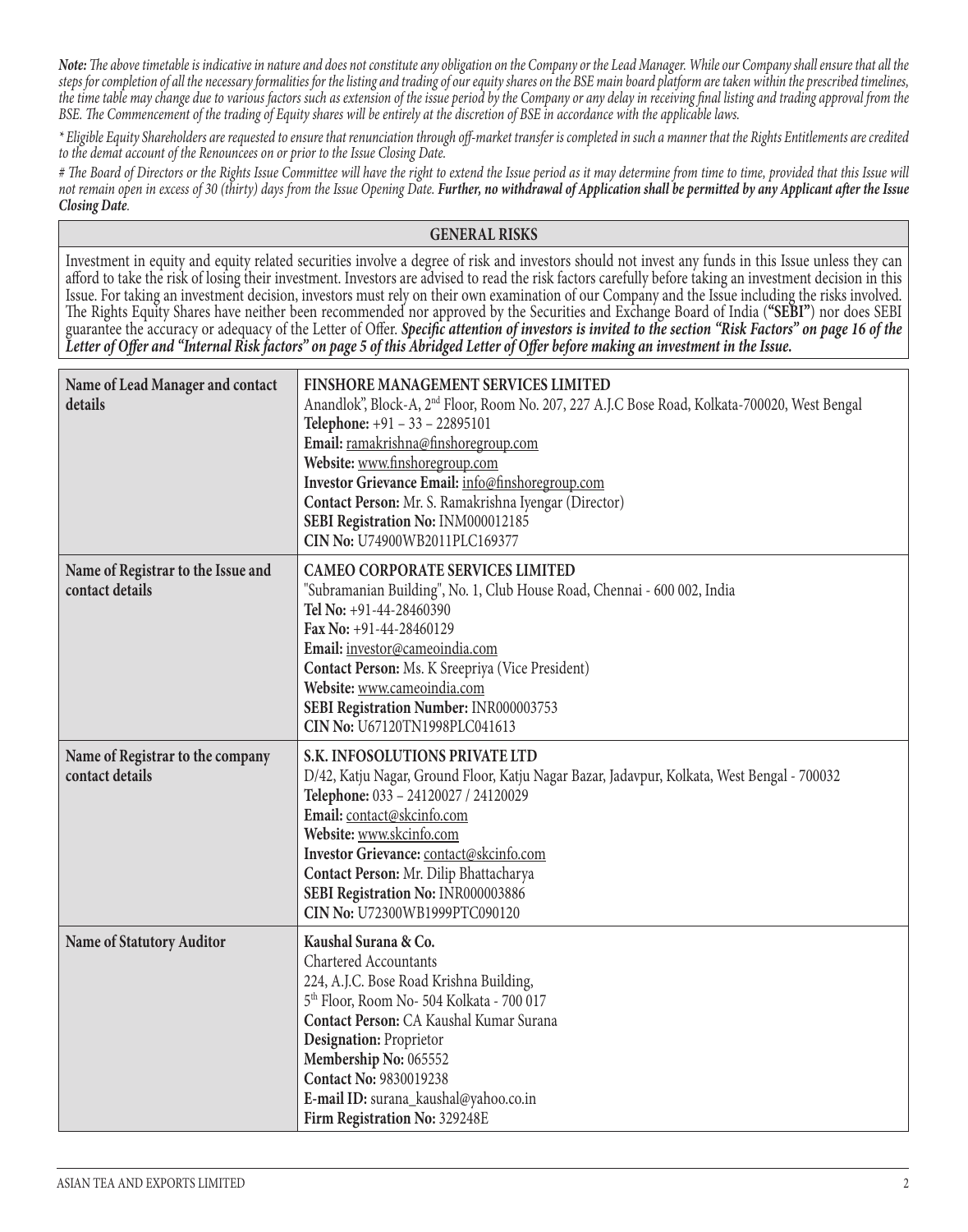| <b>Self-Certified Syndicate Banks</b><br>("SCSBs") | The list of banks that have been notified by SEBI to act as the SCSBs for the ASBA process is provided<br>on the website of SEBI at http://www.sebi.gov.in/sebiweb/other/OtherAction.do?doRecognised=yes and<br>updated from time to time. For a list of branches of the SCSBs named by the respective SCSBs to receive<br>the ASBA Forms from the Designated Intermediaries and updated from time to time, please refer to the<br>above-mentioned link. |
|----------------------------------------------------|----------------------------------------------------------------------------------------------------------------------------------------------------------------------------------------------------------------------------------------------------------------------------------------------------------------------------------------------------------------------------------------------------------------------------------------------------------|
| <b>Bankers to the Issue</b>                        | <b>ICICI Bank Limited</b><br>Capital Market Division, 1st Floor, 122, Mistry Bhavan, DinshawVachha Road,<br>Backbay Reclamation, Churchgate, Mumbai - 400020<br>Tele No: 022-66818911/23/24<br>Fax No: 022-22611138<br>E-mail: sagar.welekar@icicibank.com<br>Website: www.icicibank.com<br>SEBI Registration No: INBI00000004<br>Contact Person: Mr. Sagar Welekar                                                                                      |

#### **Summary of our Business**

Asian Tea & Exports Limited is actively engaged in the trading of pulses like Whole Pigeon Peas (Toor), Yellow Peas, Red Lentil, Urhat, Green Peas, Chickpeas, etc. both in International and Domestic market. We are also actively engaged in the trading of various foodstuff product like raw cashew nuts, sugar, soyabean, sesame seed, spices, etc. both in International and Domestic market. Our company is also engaged in domestic trade and exports of different types of Rice from India to many countries.

Our Company is also engaged in trading and exports of tea and engaged in tea plantation & manufacturing through different group companies. *For further detailed information, please refer to chapter titled "Our Business" beginning from page no. 41 of the Letter of Offer.*

#### **Summary of Objects of the Issue and Means of Finance**

The details of the Issue Proceeds are set out below:

*(in ₹ Crores)*

| Sl. No.                      | <b>Particulars</b>                  | Amount $(\bar{z}$ in Crores) | In $\%$    |
|------------------------------|-------------------------------------|------------------------------|------------|
|                              | To Meet working capital requirement | 14.30                        | 95.33%     |
| ∼                            | Rights Issue expenses               | 0.40                         | $2.67\%$   |
|                              | General corporate purpose           | 0.30                         | $2.00\%$   |
| Total: Gross Issue Proceeds* |                                     | 15.00                        | $100.00\%$ |

*For further details, please refer chapter "Objects of the Issue" beginning from page no. 34 of the Letter of Offer.*

#### **Means of Finance**

We propose to meet the requirement of funds for the stated objects of the Issue from the Issue Proceeds. Hence, no amount is required to be raised through means other than the Issue Proceeds. Accordingly, the requirements under Regulation 62(1)(c) of the SEBI ICDR Regulations (which requires firm arrangements of finance through verifiable means for 75% of the stated means of finance, excluding the Issue Proceeds and existing identifiable internal accruals) are not applicable.

For further details, see *"Objects of the Issue"* on page 34 of the Letter of Offer.

**Name of Monitoring Agency:** Not Applicable, as the Issue Size is below  $\bar{\tau}$  10,000 lakhs

#### **Shareholding Pattern of our Company**

The statement of the shareholding pattern of our Company as on September 30, 2021 is as follows:

| <b>Category of Shareholder</b>  | <b>Pre-Issue number of</b><br>Equity Shares held | Total as a % of Total<br>Voting right |
|---------------------------------|--------------------------------------------------|---------------------------------------|
| $(A)$ Promoter & Promoter Group | 66,43,866                                        | 66.44                                 |
| $(B)$ Public                    | 33,56,134                                        | 33.56                                 |
| <b>Grand Total</b>              | 1,00,00,000                                      | 100.00                                |

For further details, see *"Capital Structure"* on page 32 of the Letter of Offer.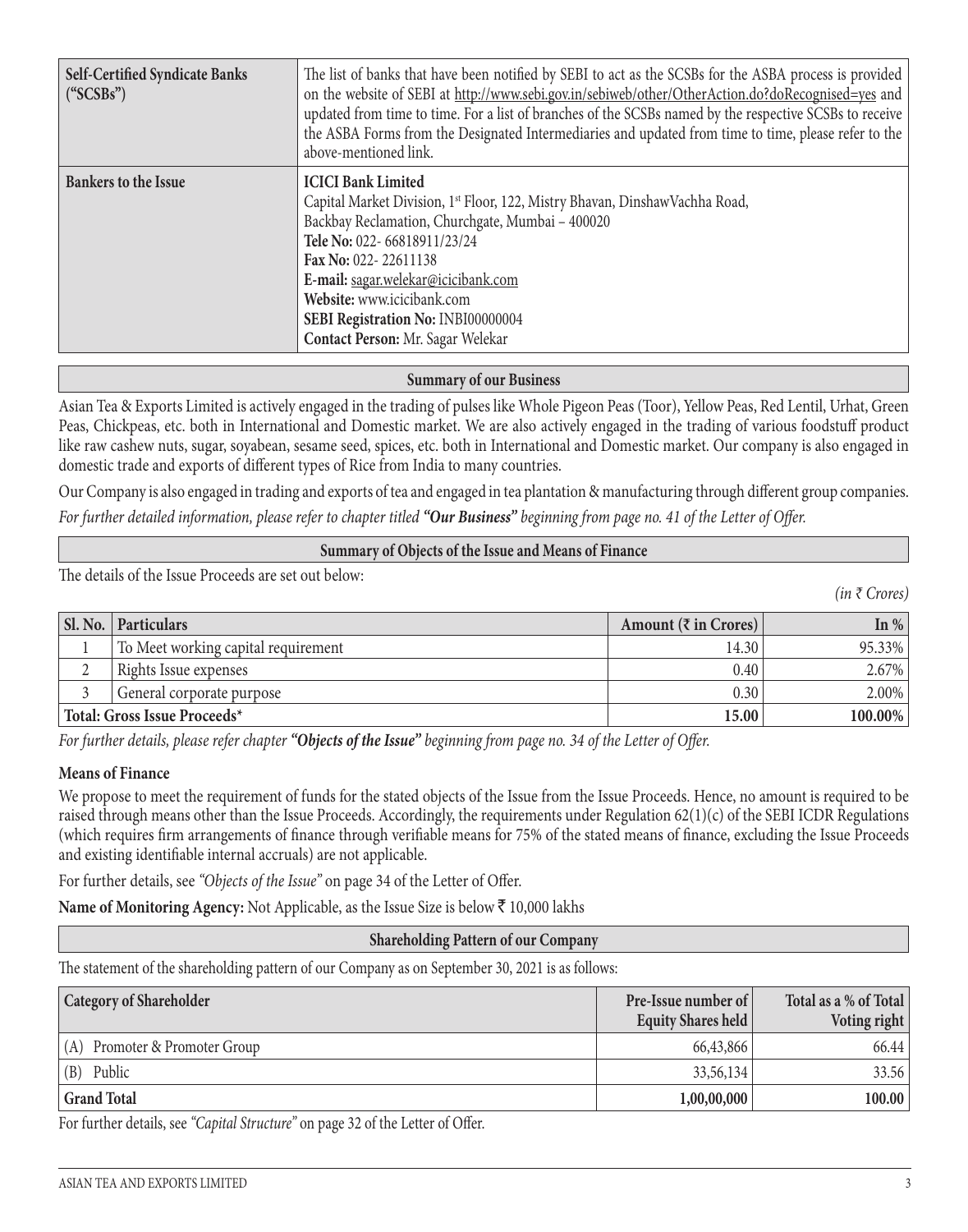| Sr.<br>No. | Name of the Director      | Designation                 | <b>Other Directorships</b>                                       |  |  |
|------------|---------------------------|-----------------------------|------------------------------------------------------------------|--|--|
| 1.         | Mr. Hariram Garg          | Managing Director           | Ganadhip Tradecom Private Limited<br>1.                          |  |  |
|            |                           |                             | 2.<br>Cofinex Developer Private Limited                          |  |  |
|            |                           |                             | 3.<br>Viraat Plaza Private Limited                               |  |  |
|            |                           |                             | Roseberry Tradelink Private Limited<br>4.                        |  |  |
|            |                           |                             | 5.<br>Asian Housing and Infrastructure Limited                   |  |  |
|            |                           |                             | Asian Capital Market Limited<br>6.                               |  |  |
|            |                           |                             | 7.<br>Indong Tea Company Private Limited                         |  |  |
|            |                           |                             | Greenol Laboratories Private Limited<br>8.                       |  |  |
|            |                           |                             | Greenex Chemicals Private Limited<br>9.                          |  |  |
|            |                           |                             | Hurdeodass Company Private Limited<br>10.                        |  |  |
|            |                           |                             | Kesavatsapur Tea Company Private Limited<br>11.                  |  |  |
| 2.         | Mr. Sunil Garg            | <b>Executive Director</b>   | Dhanteras Agro Industries Private Limited<br>1.                  |  |  |
|            |                           |                             | Moonlink Devcon Private Limited<br>2.                            |  |  |
|            |                           |                             | 3.<br>Aqualina Projects Private Limited                          |  |  |
|            |                           |                             | Alokbarsha Trading Private Limited<br>4.                         |  |  |
|            |                           |                             | 5.<br>Asian Tea Company Private Limited                          |  |  |
|            |                           |                             | HRG Vyapaar Private Limited<br>6.                                |  |  |
|            |                           |                             | 7.<br>Express Devcon Private Limited                             |  |  |
|            |                           |                             | 8.<br>Ambey Infra Realty Private Limited                         |  |  |
|            |                           |                             | HRG Construction Private Limited<br>9.                           |  |  |
|            |                           |                             | 10.<br>Inspire Tie Up Private Limited                            |  |  |
|            |                           |                             | Tanishka Expo (India) Private Limited<br>11.                     |  |  |
|            |                           |                             | Asian Housing and Infrastructure Limited<br>12.                  |  |  |
|            |                           |                             | Waltz Dealcom Private Limited<br>13.                             |  |  |
|            |                           |                             | Indong Tea Company Private Limited<br>14.                        |  |  |
|            |                           |                             | Kanchan Wood Products Private Limited<br>15.                     |  |  |
|            |                           |                             | 16.<br>Doyapore Tea & Industries Private Limited                 |  |  |
| 3.         | Mrs. Rama Garg            | Executive Director (Women)  | Zillion Dealcom Private Limited<br>1.                            |  |  |
|            |                           |                             | 2.<br>Caravan Vinmay Private Limited                             |  |  |
|            |                           |                             | Possible Dealers Private Limited<br>3.                           |  |  |
|            |                           |                             | Attractive Dealtrade Private Limited<br>4.                       |  |  |
|            |                           |                             | 5.<br>Aware Vinimay Private Limited                              |  |  |
|            |                           |                             | Ultrashine Marketing Private Limited<br>6.                       |  |  |
| 4.         | Mr. Ashok Chamaria        | <b>Independent Director</b> | Phaskowa Tea Company Limited<br>1.                               |  |  |
|            |                           |                             | 2.<br>Pandua Cold Storage Private Limited                        |  |  |
|            |                           |                             | Forever Commodeal Private Limited<br>3.                          |  |  |
|            |                           |                             | Avigna Humanitarian Services Confederation (Sec 8 Company)<br>4. |  |  |
| 5.         | Mr. Sushil Kumar Nevatia  | <b>Independent Director</b> | Greenol Laboratories Private Limited<br>1.                       |  |  |
|            |                           |                             | 2.<br>Sarita Nupur Vyappar Private Limited                       |  |  |
| 6.         | Mr. Manash Kumar Banerjee | <b>Independent Director</b> | Nil                                                              |  |  |
| 7.         | Mr. Akhil Kumar Manglik   | <b>Independent Director</b> | AKM Securities Private Limited<br>1.                             |  |  |
|            |                           |                             | 2.<br>G M Global Finance Private Limited                         |  |  |

For further details, see *"Our Management"* on page 45 of the Letter of Offer.

**Neither our Company, nor our Promoter or any of our directors are or have been categorized as a willful defaulter by any bank or financial institution or consortium thereof, in accordance with the guidelines on willful defaulters issued by the RBI.** 

#### **Financial Statement Summary**

A summary of our Company's limited review unaudited consolidated financial results for the three months period ended June 30, 2021 and audited consolidated financial statements for the year ended March 31, 2021 and March 31, 2020 is stated as below: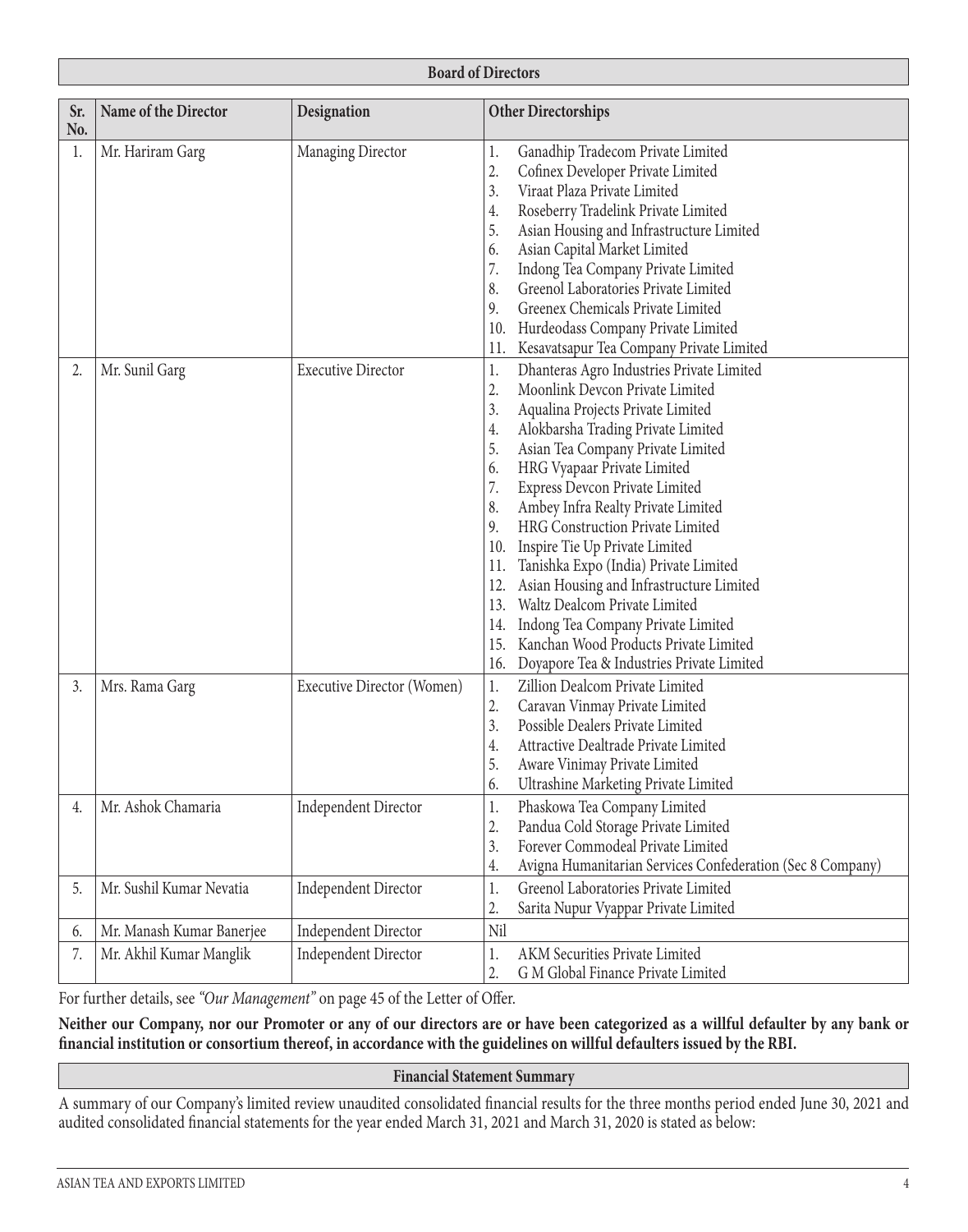*(₹ in Crores, except for per share data, percentage or as stated)*

|                                                                                 | <b>Standalone</b> |            | Consolidated |            |
|---------------------------------------------------------------------------------|-------------------|------------|--------------|------------|
| <b>Particulars</b>                                                              | 30-06-2021        | 31-03-2021 | 30-06-2021   | 31-03-2021 |
| Total income from operations (net)                                              | 16.11             | 92.95      | 16.34        | 118.08     |
| Net Profit/(Loss) before tax and extraordinary items from continuing operations | 0.10              | 0.95       | 0.42         | 4.01       |
| Net Profit/(Loss) after tax and extraordinary items from continuing operations  | 0.06              | 0.72       | 0.38         | 3.67       |
| <b>Equity Share Capital</b>                                                     | 10.00             | 10.00      | 10.00        | 10.00      |
| Reserve and Surplus / Other Equity                                              | 19.02             | 18.94      | 31.70        | 31.34      |
| Net Worth                                                                       | 29.02             | 28.94      | 41.70        | 41.34      |
| Basic earnings per share                                                        | 0.06              | 0.72       | 0.38         | 3.67       |
| Diluted earnings per share                                                      | 0.06              | 0.72       | 0.38         | 3.67       |
| Net Asset Value per share $(\overline{\mathbf{x}})$                             | 29.02             | 28.94      | 41.70        | 41.34      |
| Return on Net Worth (%)                                                         | 0.21%             | 2.49%      | 0.91%        | 8.88%      |

For further details, see *"Financial Information"* on page 49 of the Letter of Offer.

#### **Internal Risk Factors**

The below mentioned are top 5 risk factors as per the Letter of Offer:

- 1. The novel coronavirus (COVID-19) pandemic outbreak and steps taken to control the same have significantly impacted our business, results of operations, financial condition and cash flows and further impact will depend on future developments, which are highly uncertain.
- 2. Our Company, our Group Company, our Promoters and Directors are parties to certain legal proceedings. Any adverse decision in such proceedings may have a material adverse effect on our business, result of operations and financial conditions.
- 3. Our Company has certain contingent liabilities and profitability may be adversely affected if any of these contingent liabilities materialize.
- 4. We are heavily dependent on certain suppliers for procurement and sale of our traded goods. Any disruption of supply from such entities may affect our business operations.
- 5. In the past, there have been instances of delays on filings of certain forms/documents/information which were required to be filed as per the reporting requirements under the SEBI (LODR) Regulations and Companies Act, 2013 to RoC.

For further details, see *"Risk Factors"* on page 16 of the Letter of Offer.

#### **Summary of Outstanding Litigations**

The following table sets forth the summary of outstanding litigations involving our Company and our Subsidiary as on the date of the Letter of Offer:

|                  | Sr No.   Outstanding Litigations                  | Number of<br><b>Matter</b> | <b>Financial Implications to</b><br>the Extent Quantifiable<br>$(\overline{\zeta}$ in Lakhs) |
|------------------|---------------------------------------------------|----------------------------|----------------------------------------------------------------------------------------------|
| 1.               | <b>Filed against the Company</b>                  |                            |                                                                                              |
|                  | Direct Tax / Indirect Tax                         |                            | 1.76                                                                                         |
|                  | Pending cases in Calcutta High Court              |                            | $- -$                                                                                        |
| $\overline{2}$ . | <b>Filed against our Directors</b>                |                            |                                                                                              |
|                  | Direct Tax / Indirect Tax                         | 10                         | 5.79                                                                                         |
| 3.               | Litigation involving Promoter Group/Group Company |                            |                                                                                              |
|                  | Direct Tax / Indirect Tax                         | 16                         | 245.15                                                                                       |

For further details, see **"Outstanding Litigations and Defaults"** on page 127 of the Letter of Offer.

#### **Terms of the Issue**

*In accordance with Regulation 76 of the SEBI ICDR Regulations, SEBI Rights Issue Circulars and ASBA Circulars, all Investors desiring to make an Application in this Issue are mandatorily required to use either the ASBA process or the optional mechanism instituted only for resident Investors in this Issue i.e. R-WAP, Investors should carefully read the provisions applicable to such Applications before making their Application through ASBA or using R-WAP.*

*Further, in accordance with Regulation 77A of the SEBI ICDR Regulations read with the January 22 – Rights Issue Circular, the credit of Rights Entitlements and Allotment of Rights Equity Shares shall be made in dematerialised form only. Accordingly, the Eligible Equity Shareholders who are holding Equity Shares in physical form and are desirous of subscribing to the Issue, are advised to furnish the details of their demat account to the Registrar not later than two working days prior to the Issue Closing Date. However, SEBI, pursuant to the May 6 – Rights Issue Circular and July 24 – Rights Issue Circular has stated that in the event there are physical shareholders who have not been able to open a demat account pursuant to the January 22 – Rights Issue Circular or are unable to communicate their demat account details to our Company or the Registrar for credit of Rights Entitlements, such physical shareholders*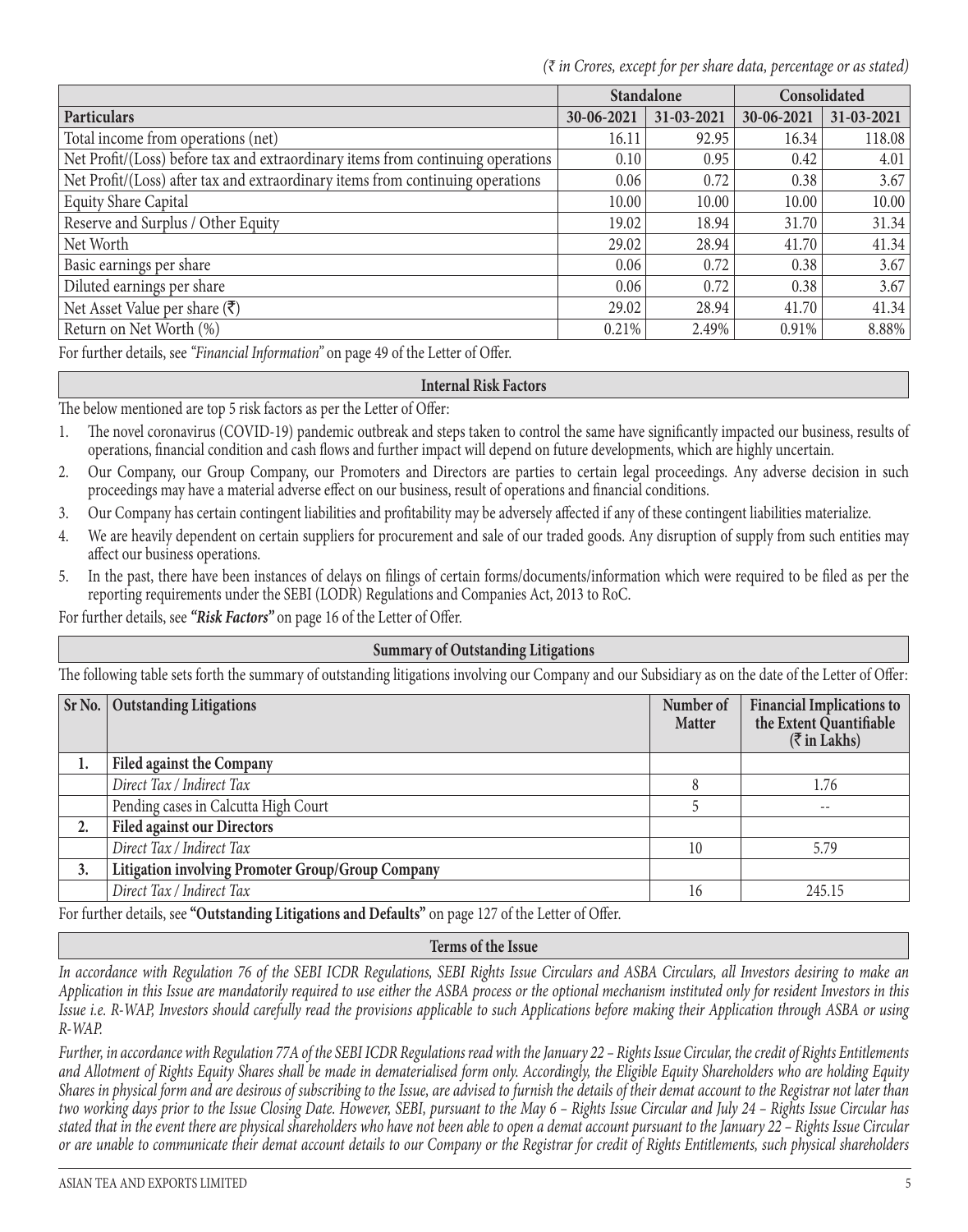*may be allowed to submit their application subject to conditions. For more details, see "Application by Eligible Equity Shareholders holding Equity Shares in physical form" beginning on page no. 138 of this Letter of Offer.*

# **Principle Terms of the Issue**

## **Face Value**

Each Rights Equity Share will have the face value of  $\bar{z}$  10/-.

## **Issue Price**

Each Rights Equity Share is being offered at a price of  $\bar{\tau}$  15/- per Rights Equity Share (including a premium of  $\bar{\tau}$  5/- per Rights Equity Share) in this issue. Investors will have to pay the entire offer price i.e.  $\bar{\xi}$  15/- per Rights Equity Share at the time of Application.

The Issue Price for Rights Equity Shares has been arrived at by our Company in consultation with the Lead Manager and has been decided prior to the determination of the Record Date.

## **Ranking of Equity Shares**

The Rights Equity Shares being issued shall be subject to the provisions of the Memorandum of Association and Articles of Association. The Rights Equity Shares shall rank pari-passu, in all respects including dividend, with our existing Equity Shares.

The voting rights in a poll, whether present in person or by representative or by proxy shall be in proportion to the paid-up value of the Shares held, and no voting rights shall be exercisable in respect of moneys paid in advance, if any.

## **Mode of Payment of Dividend**

In the event of declaration of dividend, our Company shall pay dividend to the shareholders of our Company as per the provisions of the Companies Act and the provisions of the Articles of Association.

## **Rights Entitlements Ratio**

The Rights Equity Shares are being offered on a rights basis to the Eligible Equity Shareholders in the ratio of 1 (one) Rights Equity Share for every 1 (one) Equity Shares held by the Eligible Equity Shareholders as on the Record Date, which will be credited in the demat account of the Applicant after the Allotment.

## **Payment Schedule of Rights Equity Shares**

Each Rights Equity Share is being offered at a price of  $\bar{\tau}$  15/- per Rights Equity Share (including a premium of  $\bar{\tau}$  5/- per Rights Equity Share), for every 1 Rights Equity Share allotted in this Issue. Investors will have to pay the entire offer price i.e.  $\bar{\mathfrak{F}}$  15/- per Rights Equity Share at the time of Application. Where an Applicant has applied for additional Rights Equity Shares and is Allotted a lesser number of Rights Equity Shares than applied for, the excess Application Money paid/blocked shall be refunded/unblocked. The un-blocking of ASBA funds / refund of monies shall be completed be within such period as prescribed under the SEBI ICDR Regulations and *SEBI/HO/CFD/DIL2/CIR/P/2021/552 dated April 22, 2021*. In the event that there is a delay in making refunds beyond such period as prescribed under applicable law, our Company shall pay the requisite interest at such rate as prescribed under applicable law.

## **Fractional Entitlements**

The Rights Equity Shares are being offered on a rights basis to existing Eligible Equity Shareholders in the ratio of 1 (one) Rights Equity Shares for every 1 (one) Equity Shares held as on the Record Date.

## **Process of Credit of Rights Entitlements in dematerialised account**

In accordance with Regulation 77A of the SEBI ICDR Regulations read with the SEBI Rights Issue Circulars, the credit of Rights Entitlements and Allotment of Rights Equity Shares shall be made in dematerialized form only. Prior to the Issue Opening Date, our Company shall credit the Rights Entitlements to (i) the demat accounts of the Eligible Equity Shareholders holding the Equity Shares in dematerialised form; and (ii) a demat suspense escrow account (namely, "ATEL RIGHTS DEMAT ESCROW ACCOUNT – SHARES") opened by our Company, for the Eligible Equity Shareholders holding Equity Shares in physical form.

In this regard, our Company has made necessary arrangements with NSDL and CDSL for the crediting of the Rights Entitlements to the demat accounts of the Eligible Equity Shareholders in a dematerialized form. A separate ISIN for the Rights Entitlements has also been generated which is INE822B20017. The said ISIN shall remain frozen (for debit) till the Issue Opening Date and shall become active on the Issue Opening Date and remain active for renunciation or transfer during the Renunciation Period. It is clarified that the Rights Entitlements shall not be available for transfer or trading post the Renunciation Period. The said ISIN shall be suspended for transfer by the Depositories post the Issue Closing Date.

Eligible Equity Shareholders are requested to provide relevant details (such as copies of self-attested PAN and client master sheet of demat account etc., details/ records confirming the legal and beneficial ownership of their respective Equity Shares) to the Company or the Registrar not later than two Working Days prior to the Issue Closing Date, i.e., by November 29, 2021 to enable the credit of their Rights Entitlements by way of transfer from the demat suspense escrow account to their demat account at least one day before the Issue Closing Date i.e., by December 01, 2021, to enable such Eligible Equity Shareholders to make an application in this Issue, and this communication shall serve as an intimation to such Eligible Equity Shareholders in this regard. Such Eligible Equity Shareholders are also requested to ensure that their demat account, details of which have been provided to the Company or the Registrar account is active to facilitate the aforementioned transfer.

Additionally, our Company will submit the details of the total Rights Entitlements credited to the demat accounts of the Eligible Equity Shareholders and the demat suspense escrow account to the Stock Exchanges after completing the corporate action. The details of the Rights Entitlements with respect to each Eligible Equity Shareholders can be accessed by such respective Eligible Equity Shareholders on the website of the Registrar after keying in their respective details along with other security control measures implemented thereat.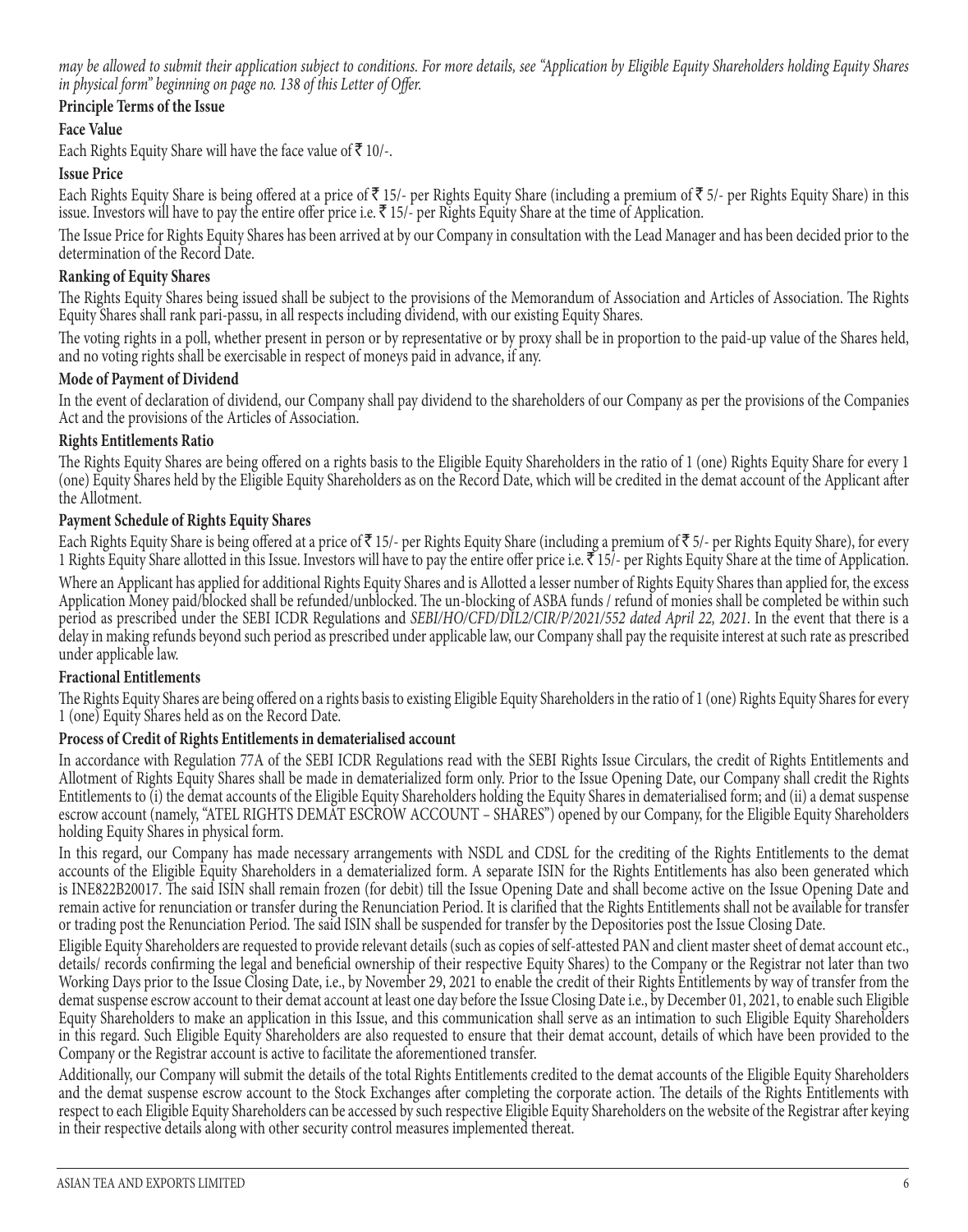## **Renunciation of Rights Entitlements**

This Issue includes a right exercisable by Eligible Equity Shareholders to renounce the Rights Entitlements credited to their respective demat account either in full or in part.

The renunciation from non-resident Eligible Equity Shareholder(s) to resident Indian(s) and vice versa shall be subject to provisions of FEMA Rules and other relevant circulars, directions, or guidelines issued by RBI or the Ministry of Finance from time to time. However, the facility of renunciation shall not be available to or operate in favour of an Eligible Equity Shareholders being an erstwhile OCB unless the same is in compliance with the FEMA Rules and other relevant circulars, directions, or guidelines issued by RBI or the Ministry of Finance from time to time.

The renunciation of Rights Entitlements credited in your demat account can be made either by sale of such Rights Entitlements, using the secondary market platform of the Stock Exchanges or through an off-market transfer. For details, see *"Procedure for Renunciation of Rights Entitlements"* on page 148.

In accordance with SEBI Circular No. SEBI/HO/CFD/DIL2/CIR/P/2020/78 dated May 6, 2020 read with SEBI Circular No. SEBI/HO/CFD/DIL1/ CIR/P/2020/136 dated July 24, 2020, and SEBI/HO/CFD/DIL1/CIR/P/2021/13 dated January 19, 2021 the Eligible Equity Shareholders, who hold Equity Shares in physical form as on Record Date and who have not furnished the details of their demat account to the Registrar or our Company at least two Working Days prior to the Issue Closing Date, *will not be able to renounce their Rights Entitlements*.

## **Trading of the Rights Entitlements**

In accordance with the SEBI January 22 - Rights Issue Circulars, the Rights Entitlements credited shall be admitted for trading on the Stock Exchanges under ISIN INE822B20017. Prior to the Issue Opening Date, our Company will obtain the approval from the Stock Exchanges for trading of Rights Entitlements. Investors shall be able to trade their Rights Entitlements either through On Market Renunciation or through Off Market Renunciation. The trades through On Market Renunciation and Off Market Renunciation will be settled by transferring the Rights Entitlements through the depository mechanism.

The On Market Renunciation shall take place electronically on the secondary market platform of the Stock Exchanges on T+2 rolling settlement basis, where T refers to the date of trading. The transactions will be settled on trade-for-trade basis. The Rights Entitlements shall be tradable in dematerialized form only. The market lot for trading of Rights Entitlements is one Rights Entitlement.

The On Market Renunciation shall take place only during the Renunciation Period for On Market Renunciation, i.e., from November 18, 2021 to November 26, 2021 (both days inclusive). No assurance can be given regarding the active or sustained On Market Renunciation or the price at which the Rights Entitlements will trade. Eligible Equity Shareholders are requested to ensure that renunciation through off-market transfer is completed in such a manner that the Rights Entitlements are credited to the demat account of the Renouncees on or prior to the Issue Closing Date. For details, see *"Procedure for Renunciation of Rights Entitlements – On Market Renunciation"* and *"Procedure for Renunciation of Rights Entitlements – Off Market Renunciation"* on page 149 and page 149, respectively.

**Please note that the Rights Entitlements which are neither renounced nor subscribed by the Investors on or before the Issue Closing Date shall lapse and shall be extinguished after the Issue Closing Date.**

## *Procedure for Application*

## **How to Apply**

In accordance with Regulation 76 of the SEBI ICDR Regulations, SEBI Rights Issue Circulars and ASBA Circulars, all Investors desiring to make an Application in this Issue are mandatorily required to use either the ASBA process or the optional mechanism instituted only for resident Investors in this Issue, i.e., R-WAP. Investors should carefully read the provisions applicable to such Applications before making their Application through ASBA or using the R-WAP.

For details of procedure for application by the resident Eligible Equity Shareholders holding Equity Shares in physical form as on the Record Date, see *"Procedure for Application by Eligible Equity Shareholders holding Equity Shares in physical form"* on page 151.

The Lead Manager, our Company, its directors, its employees, affiliates, associates and their respective directors and officers and the Registrar shall not take any responsibility for acts, mistakes, errors, omissions and commissions etc. in relation to Applications accepted by SCSBs, Applications uploaded by SCSBs, Applications accepted but not uploaded by SCSBs or Applications accepted and uploaded without blocking funds in the ASBA Accounts.

## **Application Form**

The Application Form for the Rights Equity Shares offered as part of this Issue would be sent to the Eligible Equity Shareholders (i) only to e-mail addresses of resident Eligible Equity Shareholders who have provided their e-mail addresses; (ii) physical delivery, only to the Indian addresses of the resident Eligible Equity Shareholders, on a reasonable effort basis, whose e-mail addresses are not available with our Company or the Eligible Equity Shareholders have not provided the valid email address to our Company; (iii) physical delivery, only to the Indian addresses of the non-resident Eligible Equity Shareholders, on a reasonable effort basis, who have provided an Indian address to our Company; and (iv) to the e-mail addresses of foreign corporate or institutional shareholders. The Application Form along with the Abridged Letter of Offer and the Rights Entitlement Letter shall be sent through email or physical delivery, as applicable, at least three days before the Issue Opening Date.

**Please note that neither our Company nor the Registrar nor the Lead Manager shall be responsible for delay in the receipt of the Letter of Offer, the Abridged Letter of Offer, the Rights Entitlement Letter or the Application Form attributable to non- availability of the e-mail addresses of Eligible Equity Shareholders or electronic transmission delays or failures, or if the Application Forms or the Rights Entitlement Letters are delayed or misplaced in the transit or there is a delay in physical delivery (where applicable).**

To update the respective e-mail addresses/ mobile numbers in the records maintained by the Registrar or our Company, Eligible Equity Shareholders should visit https://rights.cameoindia.com/asiantea. Investors can access the Letter of Offer, the Abridged Letter of Offer and the Application Form (provided that the Eligible Equity Shareholder is eligible to subscribe for the Rights Equity Shares under applicable securities laws) from the websites of: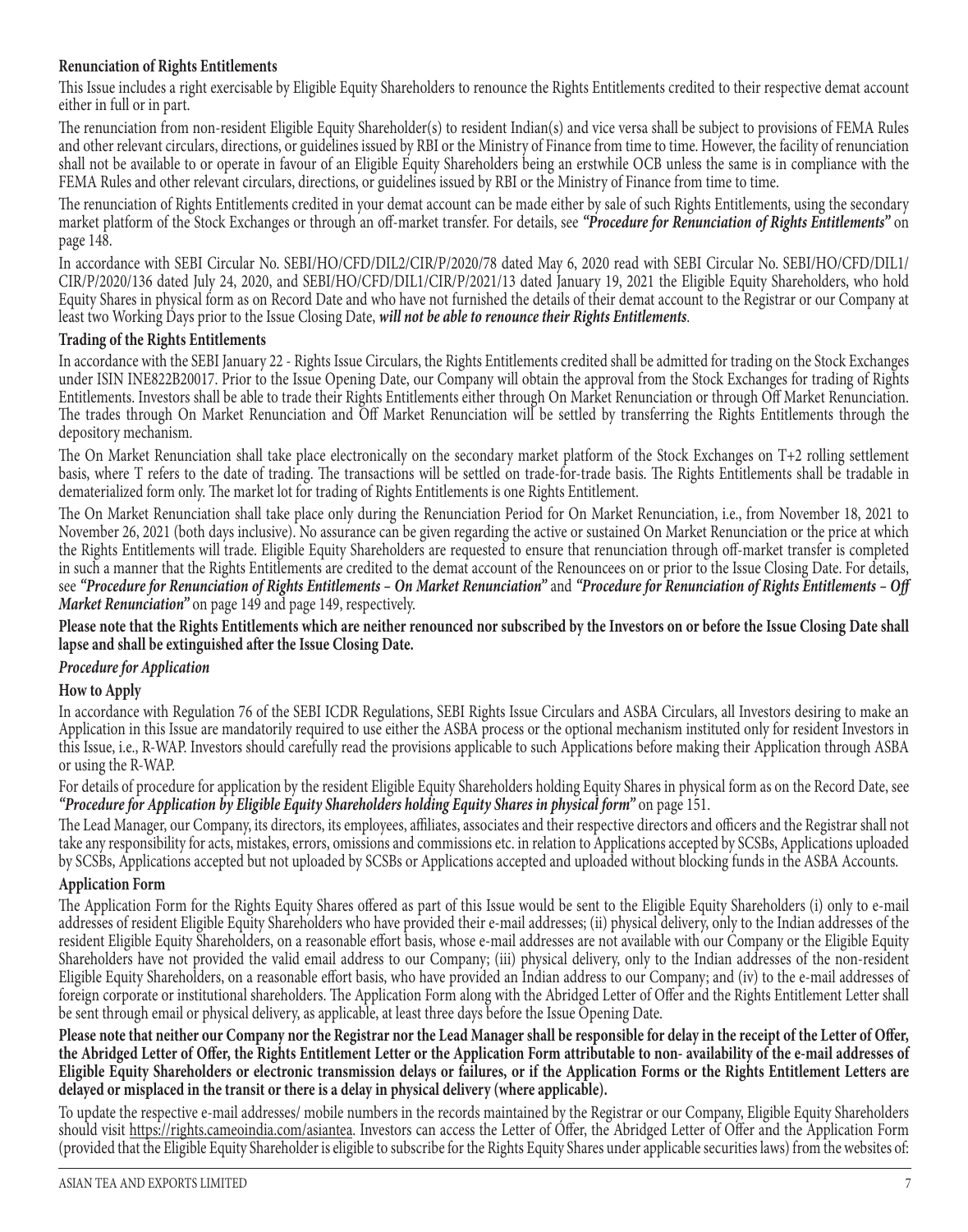- (i) our Company at www.asianteaexports.com;
- (ii) the Registrar at www.cameoindia.com;
- (iii) the Lead Manager at www.finshoregroup.com;
- (iv) the Stock Exchanges at www.bseindia.com
- (v) the Registrar's web-based application platform ("R-WAP") at https://rights.cameoindia.com/asiantea;

Eligible Equity Shareholders can obtain the details of their respective Rights Entitlements from the website of the Registrar (https://rights.cameoindia. com/asiantea) by entering their DP ID and Client ID or Folio Number (in case of Eligible Equity Shareholders holding Equity Shares in physical form) and PAN. The link for the same shall also be available on the website of our Company (www.asianteaexports.com).

Further, our Company along with the Lead Manager will undertake all adequate steps to reach out the Eligible Equity Shareholders who have provided their Indian address through other means, as may be feasible. In light of the current COVID-19 situation, our Company and the Lead Manager and the Registrar will not be liable for non-dispatch of physical copies of Issue materials, including the Letter of Offer, the Abridged Letter of Offer, the Rights Entitlement Letter and the Application Form or delay in the receipt of the Letter of Offer, the Abridged Letter of Offer, the Rights Entitlement Letter or the Application Form attributable to non-availability of the email addresses of Eligible Equity Shareholders or electronic transmission delays or failures, or if the Application Forms or the Rights Entitlement Letters are delayed or misplaced in the transit.

## **Dispatch and availability of Issue materials:**

In accordance with the SEBI ICDR Regulations and relevant SEBI circulars on Rights Issue, our Company will send, the Abridged Letter of Offer, the Rights Entitlement Letter, Application Form and other issue material (i) only to e-mail addresses of the resident Eligible Equity Shareholders who have provided their e-mail addresses; (ii) physical delivery only to the Indian address of resident Eligible Equity Shareholders, on a reasonable effort basis, whose e-mail addresses are not available with our Company or the Eligible Equity Shareholders have not provided the valid email address to our Company; (iii) physical delivery only to the Indian addresses of the non-resident Eligible Equity Shareholders, on a reasonable effort basis, who have provided an Indian address to our Company; and (iv) to the e-mail addresses of the foreign corporate or institutional shareholders, and in each case who make a request in this regard.

The Letter of Offer will also be provided by our Company to any existing Shareholder who makes a request in this regard.

## **Procedure for Application through the ASBA process**

Investors desiring to make an Application in this Issue through ASBA process, may submit the Application Form to the Designated Branch of the SCSB or online/electronic Application through the website of the SCSBs (if made available by such SCSB) for authorising such SCSB to block Application Money payable on the Application in their respective ASBA Accounts.

Investors should ensure that they have correctly submitted the Application Form, or have otherwise provided an authorization to the SCSB, via the electronic mode, for blocking funds in the ASBA Account equivalent to the Application Money mentioned in the Application Form, as the case may be, at the time of submission of the Application.

#### **Procedure for Application through the R-WAP**

Resident Investors, making an Application through R-WAP, shall make online payment using internet banking or UPI facility. Prior to making an Application, such Investors should enable the internet banking or UPI facility of their respective bank accounts and such Investors should ensure that the respective bank accounts have sufficient funds. Our Company, the Registrar and the Lead Manager shall not be responsible if the Application is not successfully submitted or rejected during Basis of Allotment on account of failure to be in compliance with the same. R-WAP facility will be operational from the Issue Opening Date. For risks associated with the R-WAP process, see *"Risk Factors - The R-WAP payment mechanism facility proposed to be used for this Issue may be exposed to risks, including risks associated with payment gateways"* on page 16.

## **Set out below is the procedure followed using the R-WAP:**

- (a) Resident Investors should visit R-WAP (accessible at https://rights.cameoindia.com/asiantea) and fill the online Application Form available on R-WAP in electronic mode. Please ensure to provide correct DP ID, Client ID, Folio number (only for resident Eligible Equity Shareholders, who hold Equity Shares in physical form as on Record Date), PAN details and all other details sought for while submitting the online Application Form.
- (b) Non-resident Investors are not eligible to apply in this Issue through R-WAP.
- (c) The Investors should ensure that Application process is verified through the email / mobile number. Post due verification, the Investors can obtain details of their respective Rights Entitlements and apply in this Issue by filling up the online Application Form which, among others, will require details of total number of Rights Equity Shares to be applied for. Please note that the Application Money will be determined based on number of Rights Equity Shares applied for.
- (d) The Investors who are Renouncees should select the category of 'Renouncee' at the application page of R-WAP and provide DP ID, Client ID, PAN and other required demographic details for validation. The Renouncees shall also be required to provide the required Application details, such as total number of Rights Equity Shares to be applied for.
- (e) Prior to making an Application, the Investors should enable the internet banking or UPI facility of their respective bank accounts and the Investors should ensure that the respective bank accounts have sufficient funds. If the funds available in the bank account are less than total amount payable on submission of online Application Form, such Application shall be rejected. Please note that R-WAP is a non-cash mode mechanism in accordance with the SEBI Circular No. SEBI/HO/CFD/DIL2/CIR/P/2020/78 dated May 6, 2020 read with SEBI Circular No. SEBI/ HO/CFD/DIL1/CIR/P/2020/136 dated July 24, 2020 and SEBI/HO/CFD/DIL1/CIR/P/2021/13 dated January 19, 2021.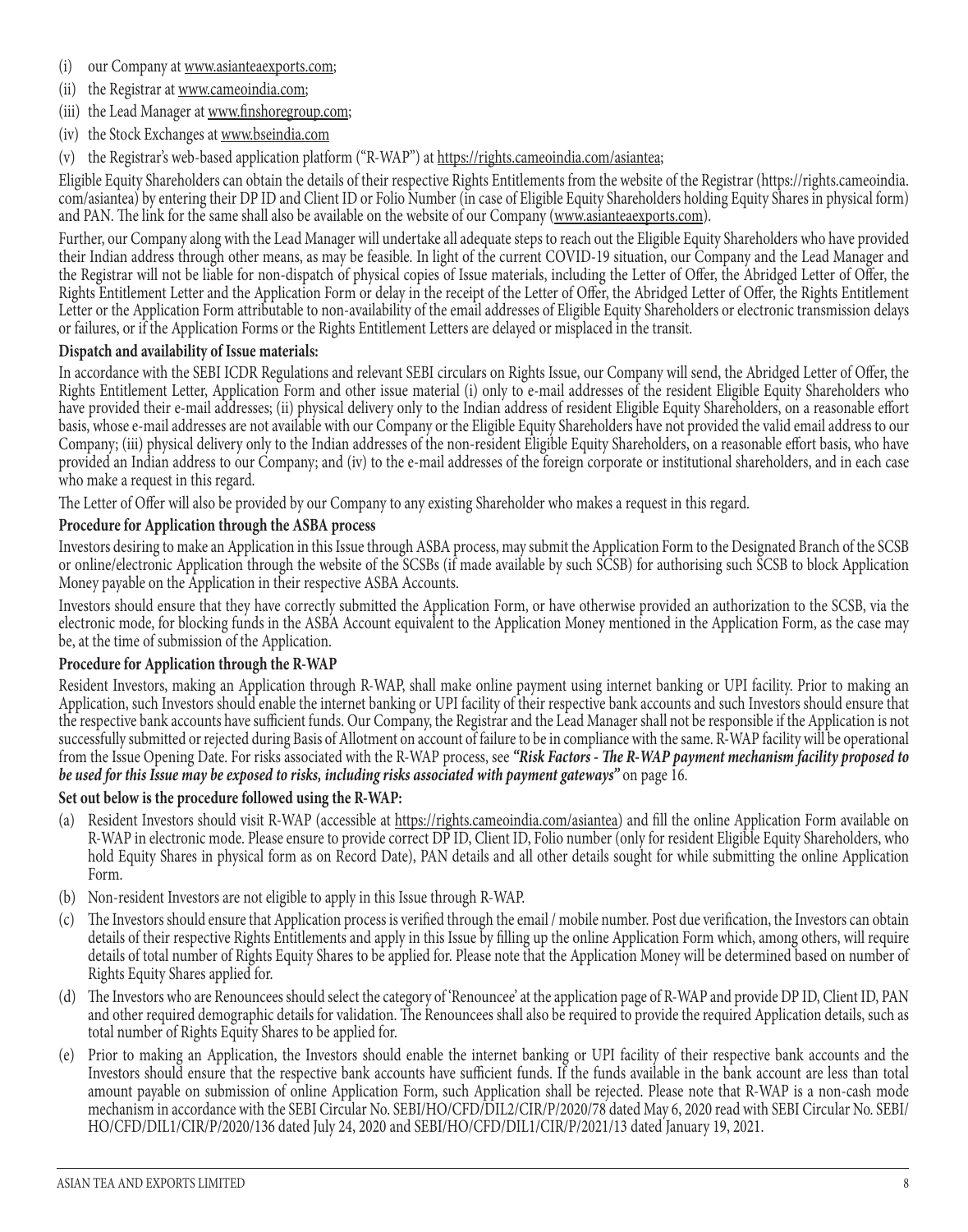- (f) The Investors shall make online payment using internet banking or UPI facility from their own bank account only. Such Application Money will be adjusted for either Allotment or refund. Applications made using payment from third party bank accounts will be rejected.
- (g) Verification in respect of Application through Investors' own bank account, shall be done through the latest beneficial position data of our Company containing Investor's bank account details, beneficiary account details provided to the depository, penny drop, cancelled cheque for joint holder verification and such other industry accepted and tested methods for online payment.

The Application Money collected through Applications made on the R-WAP will be credited to the Escrow Account, opened by our Company with the Escrow Collection Bank.

## **Additional Rights Equity Shares**

Investors are eligible to apply for additional Rights Equity Shares over and above their Rights Entitlements, provided that they are eligible to apply for Rights Equity Shares under applicable law and they have applied for all the Rights Equity Shares forming part of their Rights Entitlements without renouncing them in whole or in part. The Rights Entitlements comprise of 1 (one) Rights Equity. Where the number of additional Rights Equity Shares applied for exceeds the number available for Allotment, the Allotment would be made as per the Basis of Allotment finalised in consultation with the Designated Stock Exchange. Applications for additional Rights Equity Shares shall be considered and Allotment shall be made in accordance with the SEBI ICDR Regulations and in the manner prescribed under the section *"Basis of Allotment"* on page 159.

## **Eligible Equity Shareholders who renounce their Rights Entitlements cannot apply for additional Rights Equity Shares.**

Resident Eligible Equity Shareholders who hold Equity Shares in physical form as on the Record Date cannot renounce until the details of their demat account are provided to our Company or the Registrar and the dematerialized Rights Entitlements are transferred from suspense escrow demat account to the respective demat accounts of such Eligible Equity Shareholders within prescribed timelines. However, Such Eligible Equity Shareholders, where the dematerialized Rights Entitlements are transferred from the suspense escrow demat account to the respective demat accounts within prescribed timelines, can apply for additional Rights Equity Shares while submitting the Application through ASBA process or using the R-WAP.

#### **Procedure for Renunciation of Rights Entitlements**

The Investors may renounce the Rights Entitlements, credited to their respective demat accounts, either in full or in part (a) by using the secondary market platform of the Stock Exchanges; or (b) through an off -market transfer, during the Renunciation Period. Such renunciation shall result in renouncement of the Rights Equity Shares. The Investors should have the demat Rights Entitlements credited/lying in his/her own demat account prior to the renunciation. The trades through On Market Renunciation and Off Market Renunciation will be settled by transferring the Rights Entitlements through the depository mechanism.

Investors may be subject to adverse foreign, state or local tax or legal consequences as a result of trading in the Rights Entitlements. Investors who intend to trade in the Rights Entitlements should consult their tax advisor or stock broker regarding any cost, applicable taxes, charges and expenses (including brokerage) that may be levied for trading in Rights Entitlements.

The Lead Manager and our Company accept no responsibility to bear or pay any cost, applicable taxes, charges and expenses (including brokerage), and such costs will be incurred solely by the Investors.

#### **Please note that the Rights Entitlements which are neither renounced nor subscribed by the Investors on or before the Issue Closing Date shall lapse and shall be extinguished after the Issue Closing Date.**

#### **(a) On Market Renunciation**

The Investors may renounce the Rights Entitlements, credited to their respective demat accounts by trading/selling them on the secondary market platform of the Stock Exchanges through a registered stock broker in the same manner as the existing Equity Shares of our Company.

In this regard, in terms of provisions of the SEBI ICDR Regulations and the SEBI Rights Issue Circulars, the Rights Entitlements credited to the respective demat accounts of the Eligible Equity Shareholders shall be admitted for trading on the Stock Exchanges under the ISIN that shall be allotted for the Rights Entitlement subject to requisite approvals. The details for trading in Rights Entitlements will be as specified by the Stock Exchanges from time to time.

The Rights Entitlements are tradable in dematerialized form only. The market lot for trading of Rights Entitlements is one Rights Entitlements.

The On Market Renunciation shall take place only during the Renunciation Period for On Market Renunciation, i.e., from November 18, 2021 to November 26, 2021 (both days inclusive).

The Investors holding the Rights Entitlements who desire to sell their Rights Entitlements will have to do so through their registered stock brokers by quoting the ISIN - INE822B20017 (for Rights Entitlement) that shall be allotted for the Rights Entitlement and indicating the details of the Rights Entitlements they intend to sell. The Investors can place order for sale of Rights Entitlements only to the extent of Rights Entitlements available in their demat account.

The On Market Renunciation shall take place electronically on secondary market platform of BSE under automatic order matching mechanism and on 'T+2 rolling settlement basis', where 'T' refers to the date of trading. The transactions will be settled on trade-for-trade basis. Upon execution of the order, the stock broker will issue a contract note in accordance with the requirements of the Stock Exchanges and the SEBI.

#### **(b) Off Market Renunciation**

The Investors may renounce the Rights Entitlements, credited to their respective demat accounts by way of an off-market transfer through a depository participant. The Rights Entitlements can be transferred in dematerialised form only.

Eligible Equity Shareholders are requested to ensure that renunciation through off-market transfer is completed in such a manner that the Rights Entitlements are credited to the demat account of the Renouncees on or prior to the Issue Closing Date.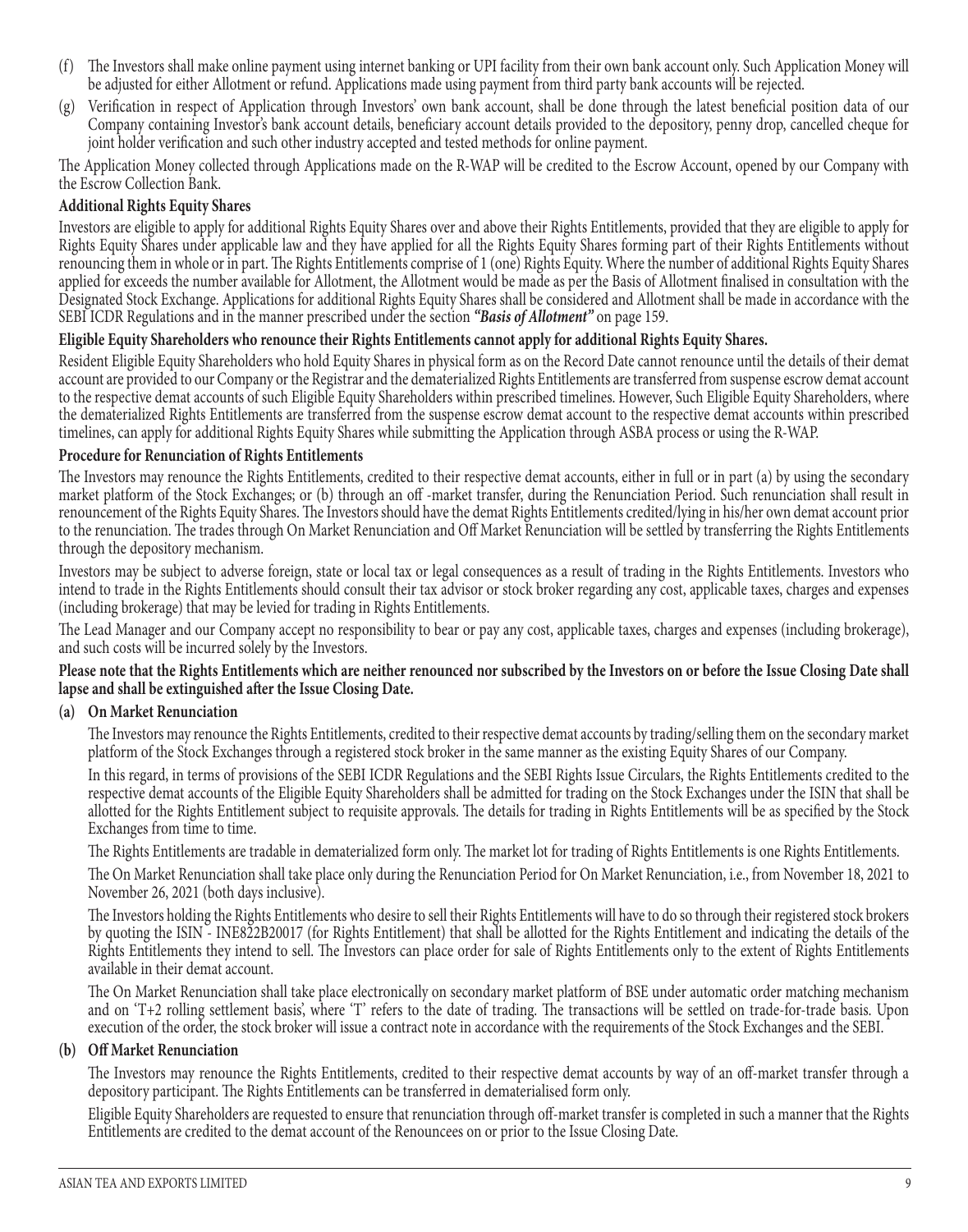The Investors holding the Rights Entitlements who desire to transfer their Rights Entitlements will have to do so through their depository participant by issuing a delivery instruction slip quoting the ISIN (for Rights Entitlement) that shall be allotted for the Rights Entitlement, the details of the buyer and the details of the Rights Entitlements they intend to transfer. The buyer of the Rights Entitlements (unless already having given a standing receipt instruction) has to issue a receipt instruction slip to their depository participant. The Investors can transfer Rights Entitlements only to the extent of Rights Entitlements available in their demat account.

The instructions for transfer of Rights Entitlements can be issued during the working hours of the depository participants. The detailed rules for transfer of Rights Entitlements through off-market transfer shall be as specified by the NSDL and CDSL from time to time.

## **Application on Plain Paper under ASBA process**

An Eligible Equity Shareholder who is eligible to apply under the ASBA process may make an Application to subscribe to this Issue on plain paper. An Eligible Equity Shareholder shall submit the plain paper Application to the Designated Branch of the SCSB for authorising such SCSB to block Application Money in the said bank account maintained with the same SCSB.

Applications on plain paper will not be accepted from any address outside India. Please note that the Eligible Equity Shareholders who are making the Application on plain paper shall not be entitled to renounce their Rights Entitlements and should not utilize the Application Form for any purpose including renunciation even if it is received subsequently.

#### **PLEASE NOTE THAT APPLICATION ON PLAIN PAPER CANNOT BE SUBMITTED THROUGH R-WAP.**

The application on plain paper, duly signed by the Eligible Equity Shareholder including joint holders, in the same order and as per specimen recorded with his bank, must reach the office of the Designated Branch of the SCSB before the Issue Closing Date and should contain the following particulars:

- 1. Name of our Company, being *"Asian Tea and Exports Limited"*;
- 2. Name and address of the Eligible Equity Shareholder including joint holders (in the same order and as per specimen recorded with our Company or the Depository);
- 3. Registered Folio No./DP and Client ID No.;
- 4. Number of Equity Shares held as on Record Date;
- 5. Allotment option only dematerialised form;
- 6. Number of Rights Equity Shares entitled to;
- 7. Total number of Rights Equity Shares applied for;
- 8. Number of additional Rights Equity Shares applied for, if any;
- 9. Total number of Rights Equity Shares applied for;
- 10. Total amount paid at the rate of ₹15/- each for Rights Equity Shares issued in one Rights Entitlement;
- 11. Details of the ASBA Account such as the account number, name, address and branch of the relevant SCSB;
- 12. In case of non-resident Eligible Equity Shareholders making an application with an Indian address, details of the NRE/FCNR/NRO Account such as the account number, name, address, branch of the SCSB with which the account is maintained and a copy of the RBI approval obtained pursuant to Rule 7 of the FEMA Rules.
- 13. Except for Applications on behalf of the Central or State Government, the residents of Sikkim and the officials appointed by the courts, PAN of the Eligible Equity Shareholder and for each Eligible Equity Shareholder in case of joint names, irrespective of the total value of the Rights Equity Shares applied for pursuant to this Issue;
- 14. Authorisation to the Designated Branch of the SCSB to block an amount equivalent to the Application Money in the ASBA Account;
- 15. Signature of the Eligible Equity Shareholder (in case of joint holders, to appear in the same sequence and order as they appear in the records of the SCSB); and
- 16. In addition, all such Eligible Equity Shareholders are deemed to have accepted the following:

*"I/ We understand that neither the Rights Entitlement nor the Equity Shares have been, or will be, registered under the United States Securities Act of 1933, as amended (the "US Securities Act") or any United States state securities laws, and may not be offered, sold, resold or otherwise transferred within the United States or to the territories or possessions thereof (the "United States") except in a transaction exempt from, or not subject to, the*  registration requirements of the US Securities Act. I/ we understand the offering to which this application relates is not, and under no circumstances is *to be construed as, an offering of any Equity Shares or Rights Entitlement for sale in the United States, or as a solicitation therein of an offer to buy any of the said Equity Shares or Rights Entitlement in the United States. Accordingly, I/ we understand that this application should not be forwarded to or transmitted in or to the United States at any time. I/ we understand that none of the Company, the Registrar, the Lead Managers or any other person acting on behalf of the Company will accept subscriptions from any person, or the agent of any person, who appears to be, or who we, the Registrar, the Lead Managers or any other person acting on behalf of the Company has reason to believe is in the United States, or if such person is outside India and the United States, such person is not a corporate shareholder, or is ineligible to participate in the Issue under the securities laws of their jurisdiction. I/ We will not offer, sell or otherwise transfer any of the Equity Shares which may be acquired by us in any jurisdiction or under any circumstances in which such offer or sale is not authorized or to any person to whom it is unlawful to make such offer, sale or invitation except under circumstances that will result in compliance with any applicable laws or regulations. We satisfy, and each account for which we are acting satisfies, all suitability standards for investors in investments of the type subscribed for herein imposed by the jurisdiction of our residence.*

*I/* We understand and agree that the Rights Entitlement and Equity Shares may not be reoffered, resold, pledged or otherwise transferred except in an *offshore transaction in compliance with Regulation S under the US Securities Act ("Regulation S"), or otherwise pursuant to an exemption from, or*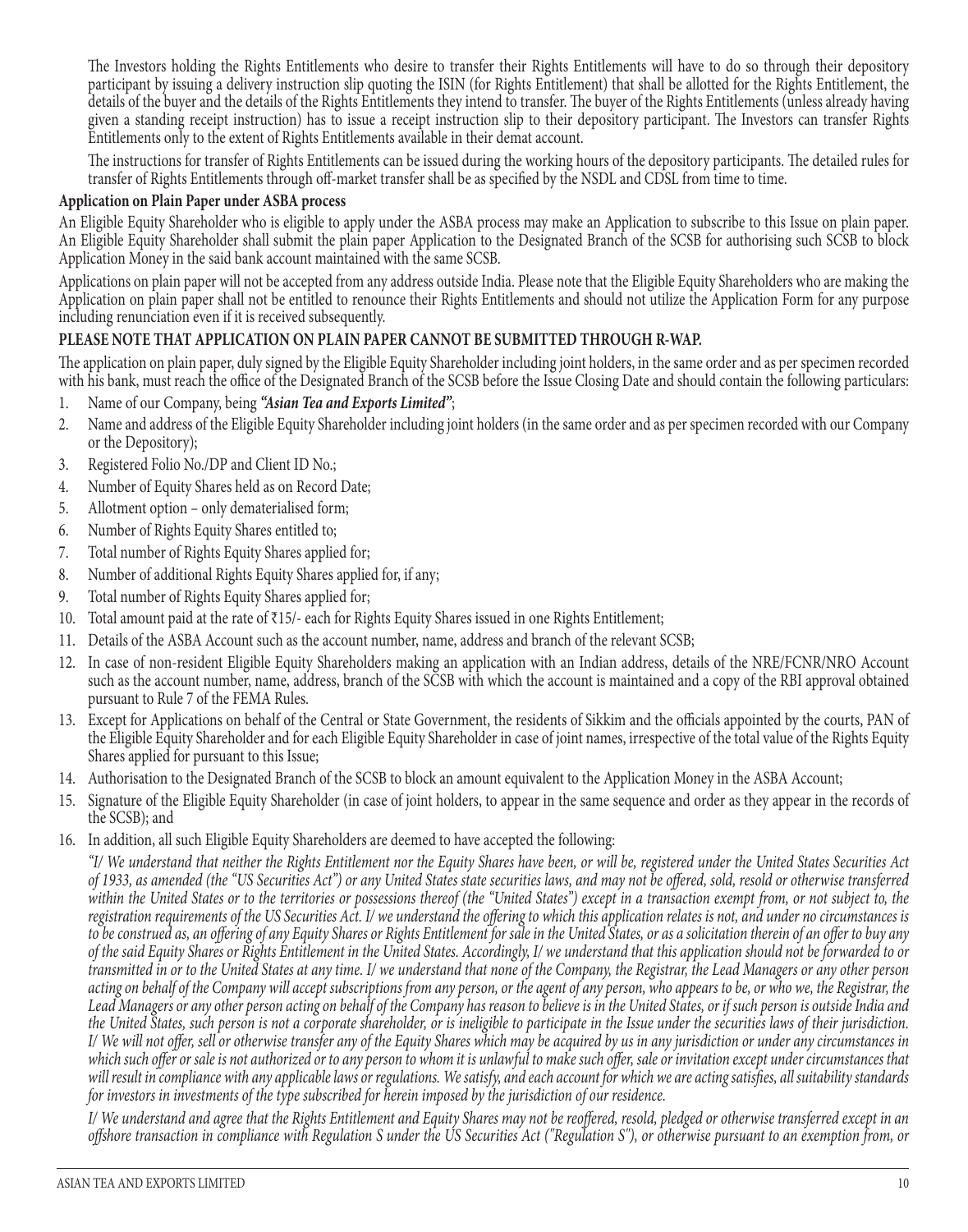*in a transaction not subject to, the registration requirements of the US Securities Act. I/We (i) am/are, and the person, if any, for whose account I/we am/are acquiring such Rights Entitlement, and/or the Equity Shares, is/are outside the United States, and (ii) is/are acquiring the Rights Entitlement and/or the Equity Shares in an offshore transaction meeting the requirements of Regulation S.*

*I/ We acknowledge that the Company, the Lead Managers, their affiliates and others will rely upon the truth and accuracy of the foregoing representations and agreements." In cases where multiple Application Forms are submitted for Applications pertaining to Rights Entitlements credited to the same demat account or in demat suspense escrow account, including cases where an Investor submits Application Forms along with a plain paper Application, such Applications shall be liable to be rejected. Investors are requested to strictly adhere to these instructions. Failure to do so could result in an Application being rejected, with our Company, the Lead Manager and the Registrar not having any liability to the Investor. The plain paper Application format will be available on the website of the Registrar at https://rights.cameoindia.com/asiantea.*

*I/ We acknowledge that Our Company, the Lead Manager and the Registrar shall not be responsible if the Applications are not uploaded by SCSB or funds are not blocked in the Investors' ASBA Accounts on or before the Issue Closing Date".*

## **Application by Eligible Equity Shareholders holding Equity Shares in physical form**

Please note that in accordance with Regulation 77A of the SEBI ICDR Regulations read with the SEBI Rights Issue Circulars, the credit of Rights Entitlements and Allotment of Rights Equity Shares shall be made in dematerialised form only. Accordingly, Eligible Equity Shareholders holding Equity Shares in physical form as on Record Date and desirous of subscribing to Rights Equity Shares in this Issue are advised to furnish the details of their demat account to the Registrar or our Company at least two Working Days prior to the Issue Closing Date, to enable the credit of their Rights Entitlements in their respective demat accounts at least one day before the Issue Closing Date.

Prior to the Issue Opening Date, the Rights Entitlements of those resident Eligible Equity Shareholders, among others, who hold Equity Shares in physical form, and whose demat account details are not available with our Company or the Registrar, shall be credited in a demat suspense escrow account opened by our Company.

In accordance with the SEBI Rights Issue Circulars, (a) the Eligible Equity Shareholders, who hold Equity Shares in physical form as on Record Date; or (b) the Eligible Equity Shareholders, who hold Equity Shares in physical form as on Record Date and who have not furnished the details of their demat account to the Registrar or our Company at least two Working Days prior to the Issue Closing Date, desirous of subscribing to Rights Equity Shares may also apply in this Issue during the Issue Period. Such Eligible Equity Shareholders must check the procedure for Application by and credit of Rights Equity Shares in *"Procedure for Application by Eligible Equity Shareholders holding Equity Shares in physical form" and "Credit and Transfer of Rights Equity Shares in case of shareholders holding Equity Shares in Physical Form"* on pages 151 and 160, respectively.

To update respective email addresses/ mobile numbers in the records maintained by the Registrar or our Company, Eligible Equity Shareholders should visit https://rights.cameoindia.com/asiantea.

## **Procedure for Application by Eligible Equity Shareholders holding Equity Shares in physical form**

Eligible Equity Shareholders, who hold Equity Shares in physical form as on Record Date and who have opened their demat accounts after the Record Date, shall adhere to following procedure for participating in this Issue:

- (a) The Eligible Equity Shareholders shall send a letter to the Registrar containing the name(s), address, e-mail address, contact details and the details of their demat account along with copy of self-attested PAN and self-attested client master sheet of their demat account either by e-mail, post, speed post, courier, or hand delivery so as to reach to the Registrar no later than two Working Days prior to the Issue Closing Date. The Eligible Equity Shareholders are encouraged to send the details by e-mail due to lockdown and restrictions imposed due to current pandemic COVID-19;
- (b) The Registrar shall, after verifying the details of such demat account, transfer the Rights Entitlements of such Eligible Equity Shareholders to their demat accounts at least one day before the Issue Closing Date;
- (c) The Eligible Equity Shareholders can access the Application Form from:
	- our Company at www.asianteaexports.com;
	- the Registrar at www.cameoindia.com;
	- the Lead Manager at www.finshoregroup.com;
	- the Stock Exchanges at www.bseindia.com
	- the Registrar's web-based application platform ("R-WAP") at https://rights.cameoindia.com/asiantea;

Eligible Equity Shareholders can obtain the details of their respective Rights Entitlements from the website of the Registrar (https://rights. cameoindia.com/asiantea) by entering their DP ID and Client ID or Folio Number (in case of Eligible Equity Shareholders holding Equity Shares in physical form) and PAN. The link for the same shall also be available on the website of our Company (www.asianteaexports.com);

(d) The Eligible Equity Shareholders shall, on or before the Issue Closing Date, (i) submit the Application Form to the Designated Branch of the SCSB or online/electronic Application through the website of the SCSBs (if made available by such SCSB) for authorising such SCSB to block Application Money payable on the Application in their respective ASBA Accounts, or (ii) fill the online Application Form available on R-WAP and make online payment using their internet banking or UPI facility from their own bank account thereat.

Further, (a) Resident Eligible Equity Shareholders, who hold Equity Shares in physical form as on Record Date; or (b) resident Eligible Equity Shareholders, who hold Equity Shares in physical form as on Record Date, and who have not furnished the details of their demat account to the Registrar or our Company at least two Working Days prior to the Issue Closing Date, may also apply in this Issue during the Issue Period by filling the online Application Form available on R-WAP and make online payment using their internet banking or UPI facility from their own bank account thereat, on or before the Issue Closing Date. Such resident Eligible Equity Shareholders may be required to submit address, email address, contact details, copy of PAN, for verification of their Application.